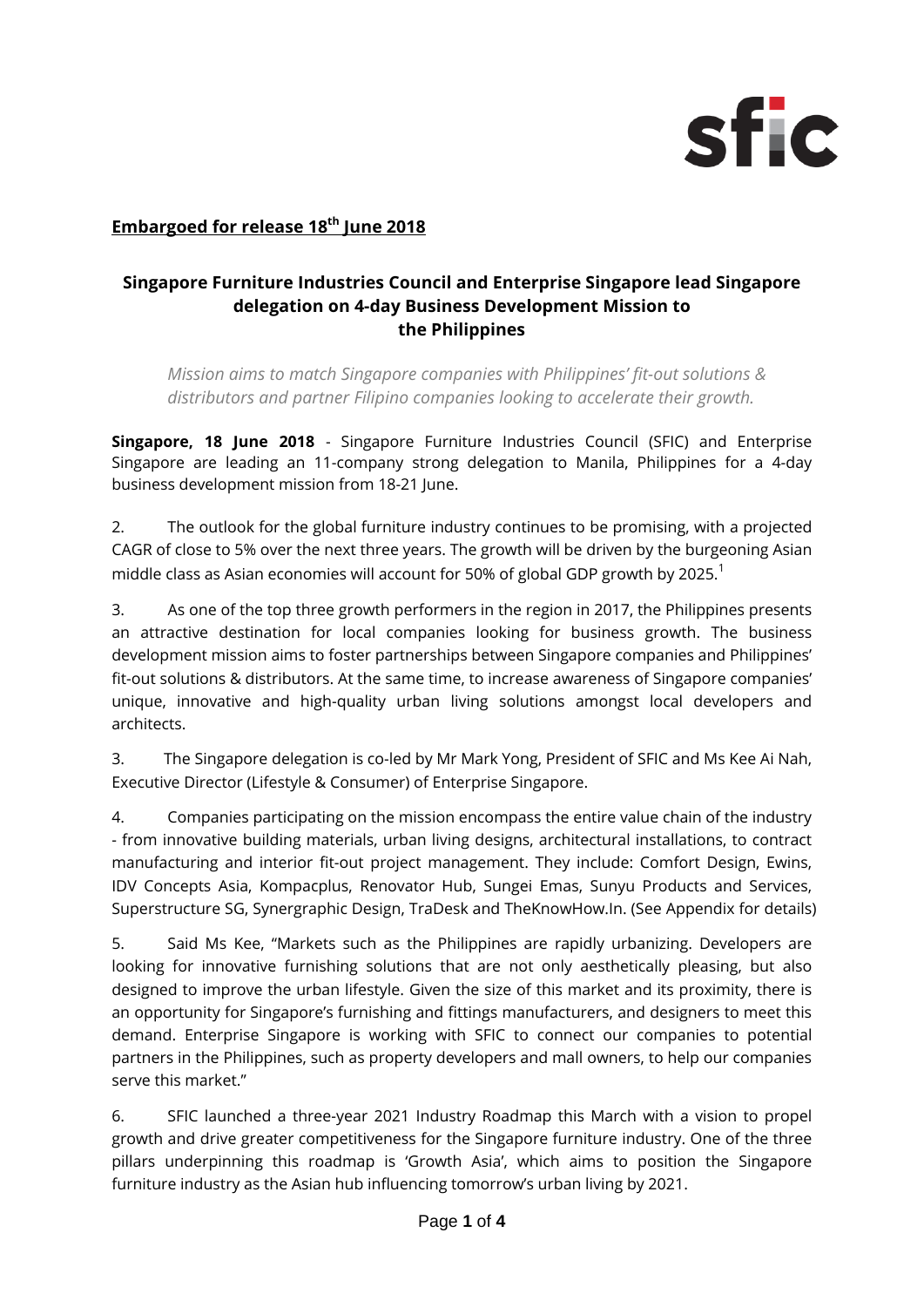

8. Mr Yong said, "We hope to be the centre of furniture trade and activities in Asia, as the go-to hub for advice and guidance on effective living solutions for both existing and future urban dwellers. The 'Growth Asia' pillar represents our commitment to strengthen our presence in Asia by helping local companies expand beyond Singapore.''

9. As the Director of Ewins Pte Ltd, Mr Yong is not unfamiliar with the Philippines market. His company is the distributor of Parklex, a brand of natural wood surface materials for indoor and outdoor applications made in Spain, in several countries in Southeast Asia. The materials have since 2014 been installed in more than ten residential and commercial projects, mainly in Metro Manila.

10. "With a new wave of resident and commercial property development, including the New Clark city project in North Manila, the Philippines offers ample opportunities for our industry players,'' he added.

1 Source: McKinsey Global Institute, *Urban world: Cities and the rise of the consuming class*

ENDS//

# **About Singapore Furniture Industries Council (www.singaporefurniture.com)**

Singapore Furniture Industries Council was established in 1981 as the official representative body of Singapore's furniture and furnishings industry. Its membership comprises furniture manufacturers, interior fit-out specialists, retailers, designers, as well as furnishings and materials suppliers. Currently, the council represents 95% of established furniture manufacturers in Singapore, of whom 65% have subsidiary manufacturing plants in various countries across the region, including China, Indonesia, Malaysia, Myanmar, Thailand, and Vietnam. SFIC's primary role is to promote the interests of its members and of the Singapore furniture and furnishings industry. For 36 years, SFIC has helped its members to adapt to changes in the business environment by introducing trade, talent, design development and business innovation activities, as well as upgrading business capabilities. Revolving around SFIC's 3i strategic framework – Improve, Innovate, and Integrate, all of the Council's programmes aim to grow the local furniture and furnishings industry and ultimately, to strengthen the 'Singapore brand' globally.

# **Media queries, please contact:**

# *Singapore Furniture Industries Council*

Philip Pang DID: 6505 9166 E-mail: philip@singaporefurniture.com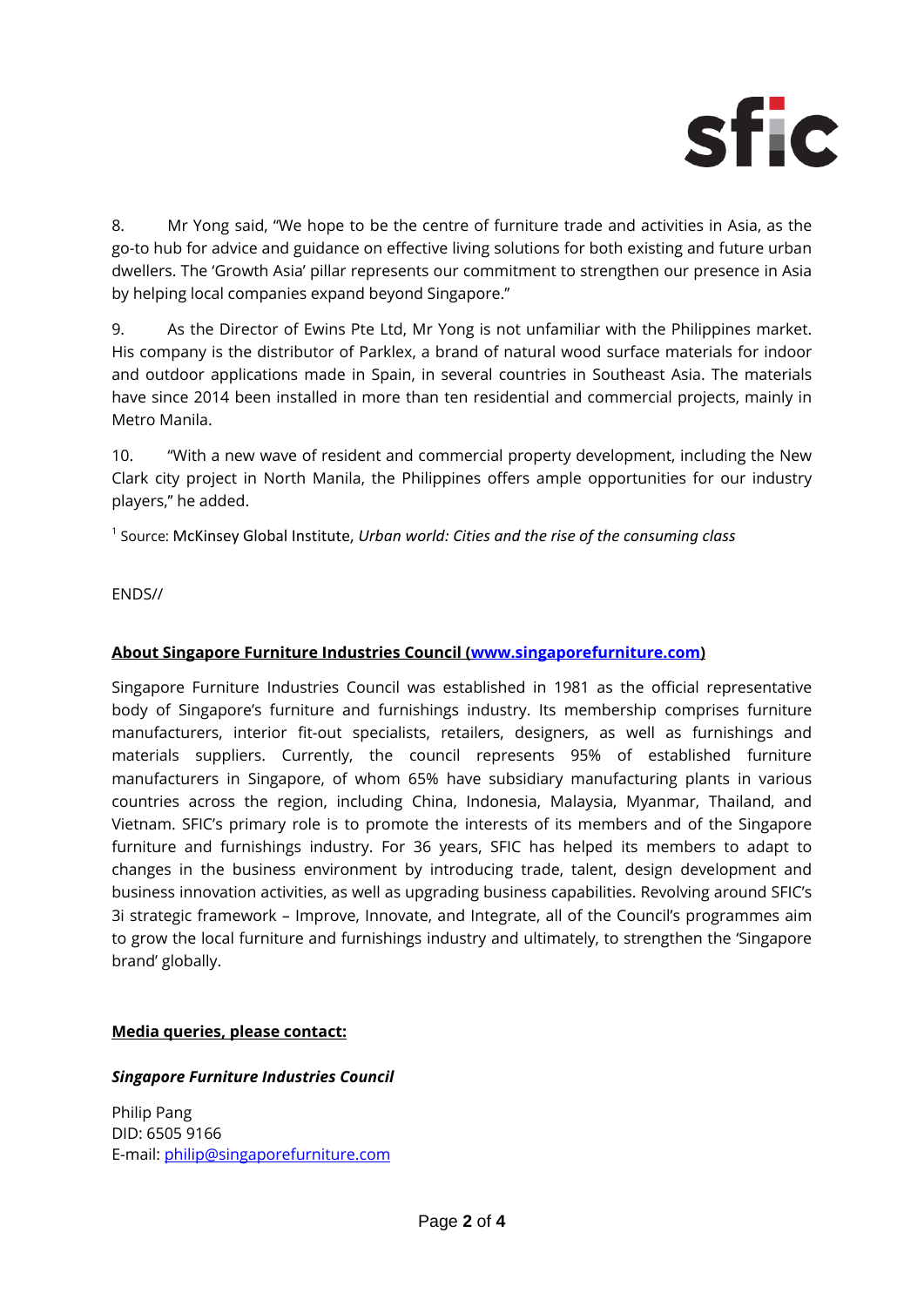

## **Appendix: Participating Companies**

## **Comfort Design Pte Ltd**

For close to 40 years, Comfort Design has established itself as one of Singapore's leading furniture company fulfilling both corporate and residential needs. With the experiences gained over the years within the industry, major F&B brands have come to trust Comfort Design and became its repeated customers in both Singapore and the region.

## **Ewins Pte Ltd**

Ewins, a Singapore‐based company founded in 1967, is a leading distributor of fine furniture components, quality architectural hardware and innovative surface materials. From high performance natural wood veneer panels for outdoor facade application to space‐saving solutions for the home, Ewins constantly evolves its product offerings to meet the changing needs of both trade partners and end‐consumers.

#### **IDV Concepts Asia Pte Ltd**

IDV Asia continually takes steps to evolve our craftsmanship in the design-build industry; with a keen focus to create design of great experience for every interior space. We undertake projects of various complexities, from simple window displays to complex turnkey boutiques with associated visual merchandising and project management needs. Projects are managed in‐house throughout their entire life cycles, from the initial conceptualization, to design and mock‐up work, up until fabrication of fixtures, and implementation. For global activation, IDV Asia lead and work with overseas partners for the final stage of internationalization.

#### **Kompacplus Pte Ltd**

KompacPlus Pte Ltd was set up in 2009 to provide interior designers and homeowners an innovative yet stylish material surface that serves as an alternative to the conventional kitchen countertop surfaces such as solid surface, granite and stones. KompacPlus' expertise lies in the supply and install of a full suite of surfacing solutions with fully customizable high-density nonporous composite panels that are made in Italy.

#### **Renovator Hub Pte Ltd**

Specialising in brand conceptualisation and design, Renovator Hub provides their clients with dedicated service and professional consultancy. The company strives to be a reliable partner of businesses with its experience in branding, swift service, care and responsibility.

#### **Sungei Emas Pte Ltd**

Sungei Emas Pte Ltd has been in the manufacturing industry since 1999. Having our in‐house R&D team, we have secured several trademarks over the years. One of our leading brands, OPSH®, houses the products of pole system and optical glass kitchen. OPSH® has its own market presence in Singapore and Malaysia and we are looking to expand to other regional countries. We hope to work hand in hand with our trusted partners in different regions to establish a stronger foothold on regional markets and as well as to bring OPSH® to be global brand.